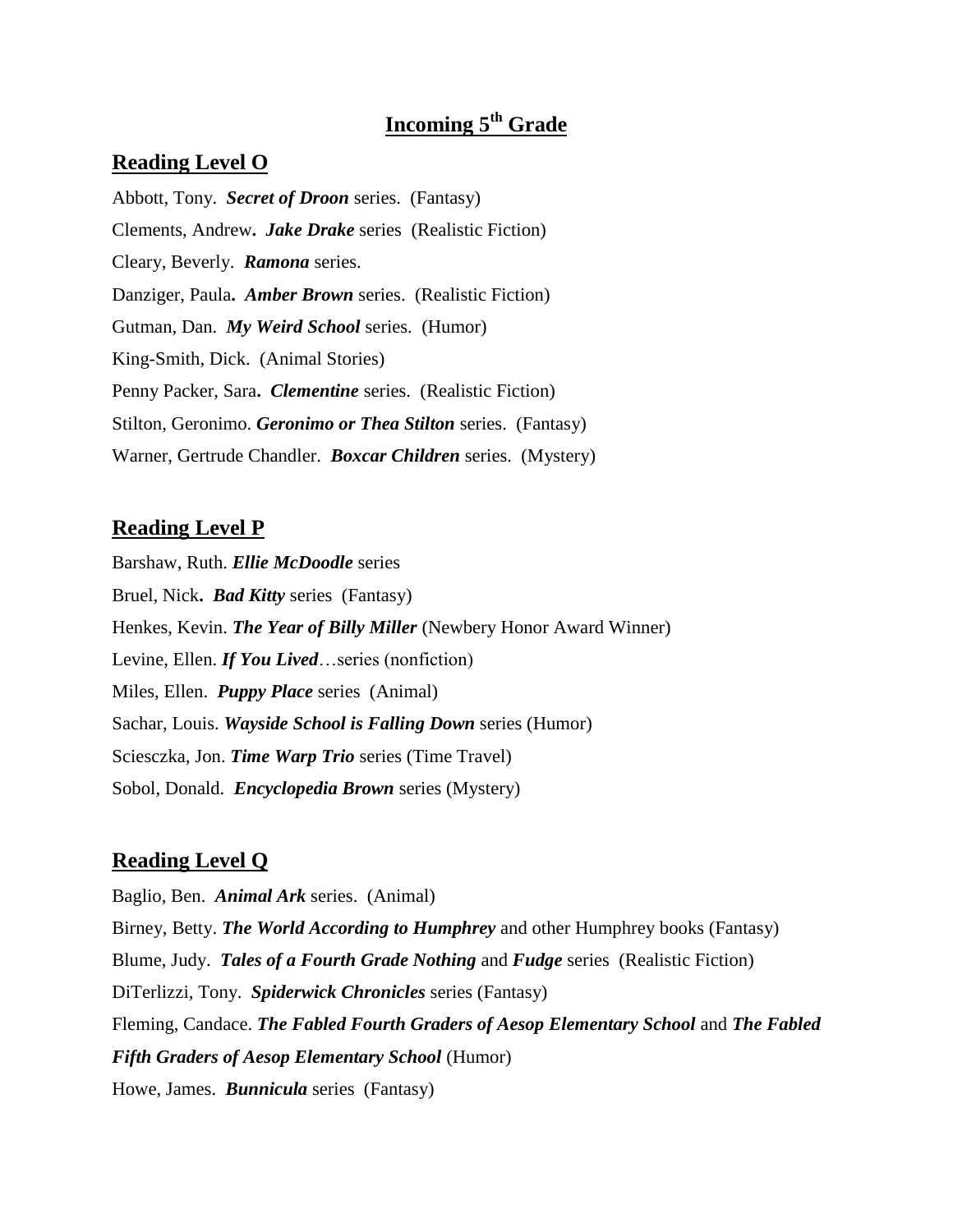Lowry, Lois**.** *Anastasia* series (Realistic Fiction) Pastis, Stephan. *Timmy Failure* (Humor) White, E.B. *Charlotte's Web* (Fantasy) Wilder, Laura Ingalls**.** *Little House on the Prairie* series. (Historical Fiction)

## **Reading Level R**

Clements, Andrew. Books include *School Story, Lunch Money, The Last Holiday Concert, Frindle, The Report Card, No Talking* and *The Landry News.* Gutman, Dan. *The Homework Machine* and *Return of the Homework Machine* (Realistic Fiction) Korman, Gordon. *Kidnapped* and *On the Run* series (Action Adventure) Lord, Cynthia**.** *Rules* (Realistic Fiction/Disabilities) Naylor, Phyllis. *Shiloh* series (Realistic Fiction) Paulsen, Gary. *Hatchet* series (Adventure) VanDraaen,. *Shredderman* series (Realistic Fiction/Heroes) Winkler, Henry. *Hank Zipzer* series (Humor)

### **Reading Level S**

Applegate, Katherine. *The One and Only Ivan* (Newberry Award Winner) Dahl, Roald. *Matilda*. (Fantasy) Davies, Jacqueline. *The Lemonade War, The Lemonade Crime, The Bell Bandit, The Candy Smash* (Realistic Fiction) Holm, Jennifer. *Turtle in Paradise* (Historical Fiction/Adventure) Korman, Gordon. *Zoobreak* (Animals/Adventure)- *Swindle* (T), *Showoff* (U) Lupica, Mike. *The Comeback Kids* series. (Sports) Patterson, James. *I Funny* (Realistic Fiction) Santat, Dan. *Sidekicks* (Graphic Novel) Tarshis, Lauren**.** *I Survived*…series. (Historical Fiction) Tashjian, Janet. *My Life as a Book* and *My Life as a Stuntboy* (Realistic Fiction)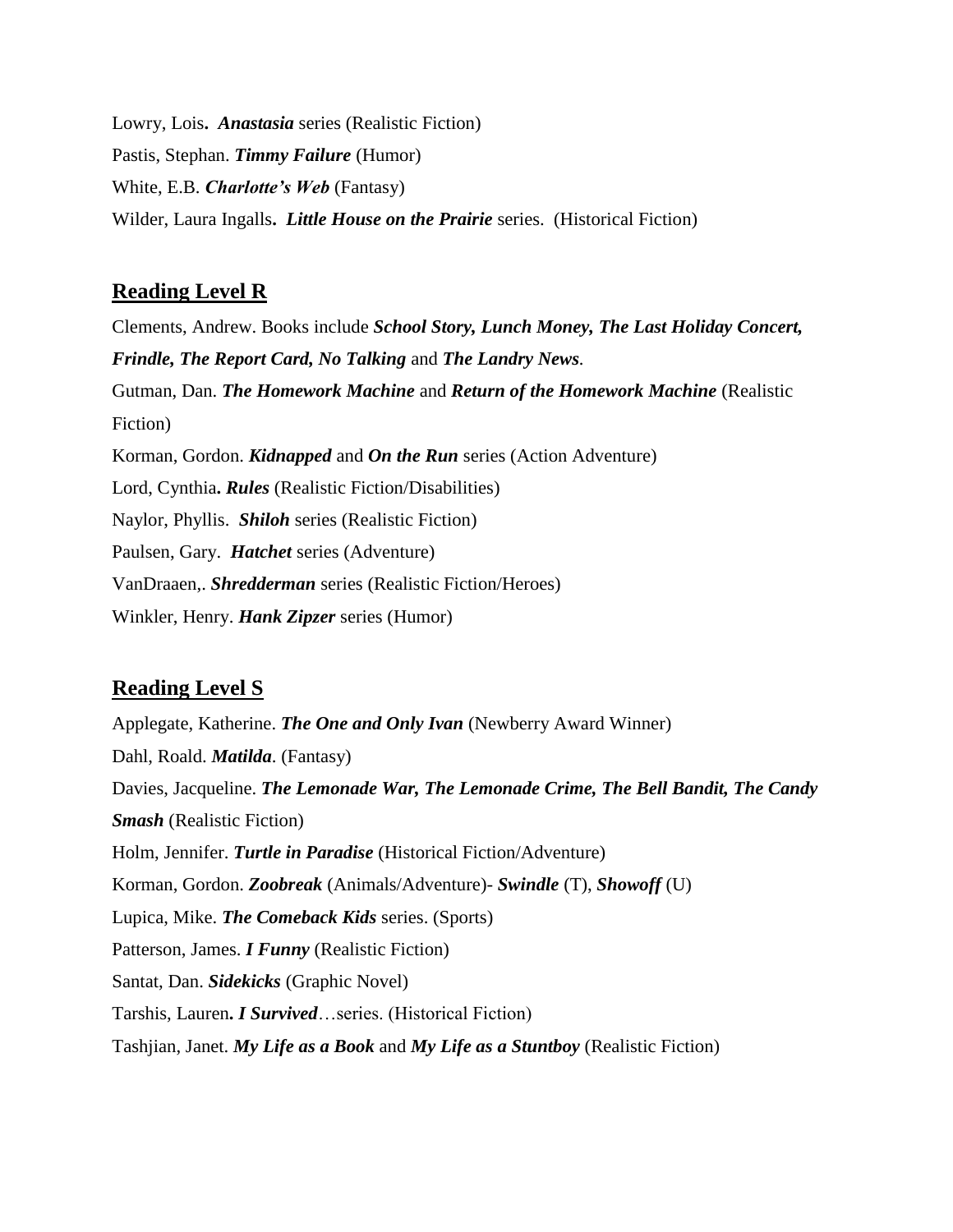# **Reading Level T**

Angleberger, Tom. *The Strange Case of Origami Yoda* series Curtis, Christopher Paul. *Bud, Not Buddy* (Historical Fiction/Award Winner) Gantos, Jack. *Joey Pigza* books (Realistic Fiction/Disabilities). Gutman, Dan. *Baseball Card Adventure* series (Sports/Time Travel) Patterson, James. *Middle School is the Worst* **and** *Middle School Get Me Out of Here!* (Humor) Kelly, Armstrong**.** *Loki's Wolves* (Fantasy) Kessler, Liz**.** *Emily Winsnap* series (Fantasy/Mermaids) Korman, Gordon. *Swindle*. (Animals/Adventure)- Zoobreak (S), Showoff (U) Telgemeier, Raina. *Smile* (Graphic Novel/Middle School Girls) Van Draanen, Wendelin. *Sammy Keyes* series (Mystery)

## **Reading Level U**

*The 39 Clues* series. Authors vary but include Rick Riordan, Gordon Korman and Peter Lerangis (Action Adventure) DiCamillo, Kate. *Flora and Ulysses* (Fantasy/Award Winner) Hunter, Erin. *Warriors* series (Fantasy) Korman, Gordon. *Showoff* (Animals/Adventure)*- Zoobreak* (S), *Swindle* (T) Mass, Wendy. *Every Soul a Star* (Realistic Fiction). Palacio, R.J.. *Wonder* (Realistic Fiction/Self Acceptance) Pseudonymous Bosc. *The Name of this Book is Secret* Urban, Linda. *A Crooked Kind of Perfect* (Realistic Fiction/Music)

### **Reading Level V**

Collins, Suzanne. *Gregor the Overlander* (Fantasy) Funke, Cornelia. *Dragon Rider* (Fantasy) Funke, Cornelia. *Thief Lord* (Detectives) Giff, Patricia Reilly. *Pictures of Hollis Woods* (Historical Fiction) Henkes, Kevin. *Olives Ocean* (Realistic Fiction) Mass, Wendy. *11 Birthdays* (Realistic Fiction)